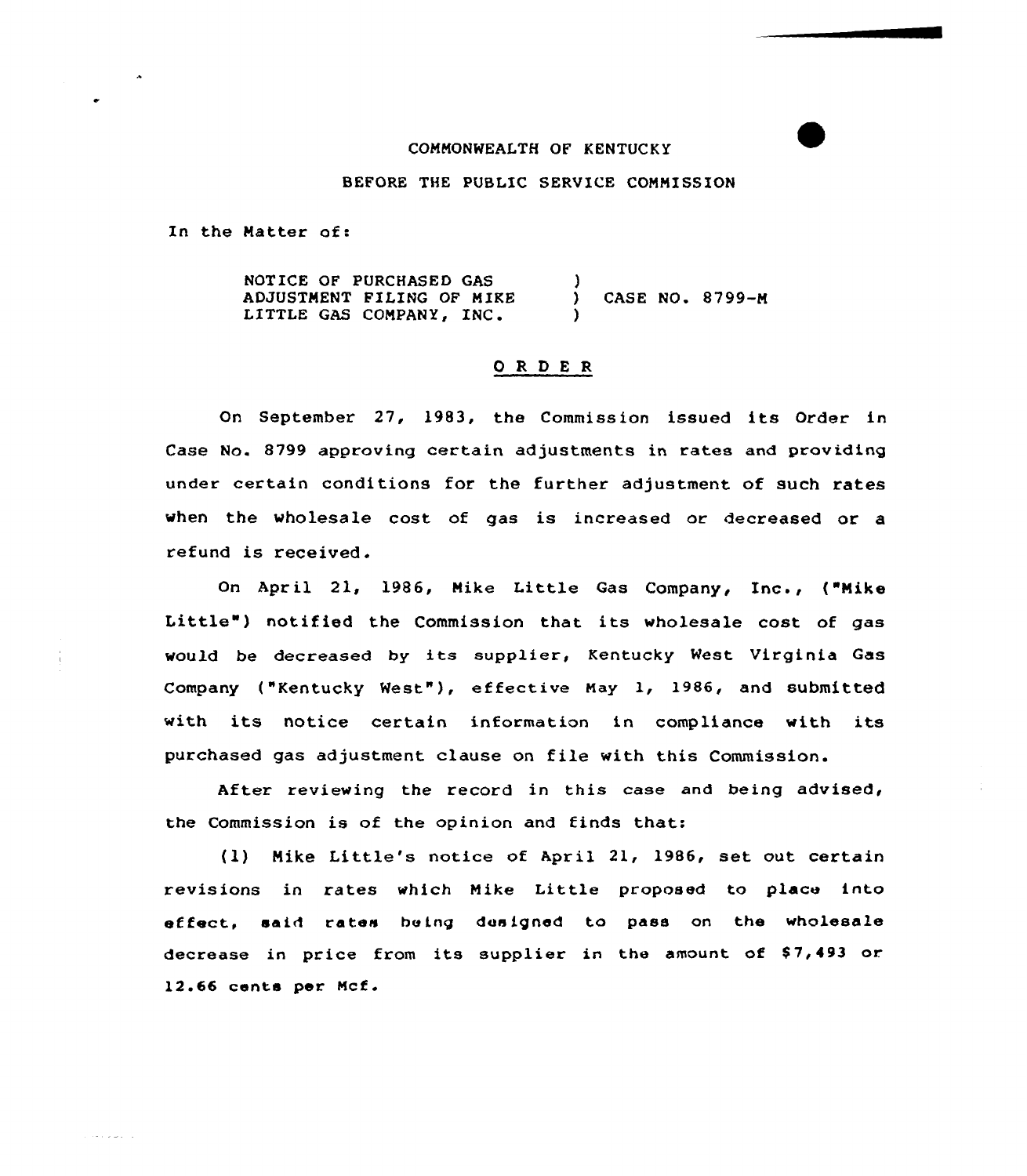(2) Kentucky West filed an application for decreased rates to become effective May 1, 1986, with the Federal Energy Regulatory Commission ("FERC").

(3) Nike Little's adjustment in rates under the purchased gas adjustment provisions approved by the Commission in its Order in Case No. 8799 dated September 27, 1983, is fair, just and reasonable and in the public interest and should be effective with gas supplied on and after Nay 1, 1986.

IT IS THEREFORE ORDERED that:

(1) The rates in the Appendix to this Order be and they hereby are authorized effective with gas supplied on and after Nay 1, l986.

(2) within 30 days of the date of this Order Nike Little shall file with this Commission its revised tariffs setting out the rates authorized herein

Done at Frankfort, Kentucky, this 1st day of Nay, 1986.

PUBLIC SERVICE COMMISSION

l D Heman Chairman

...~A~=—l dhuni ssioner

ATTEST: